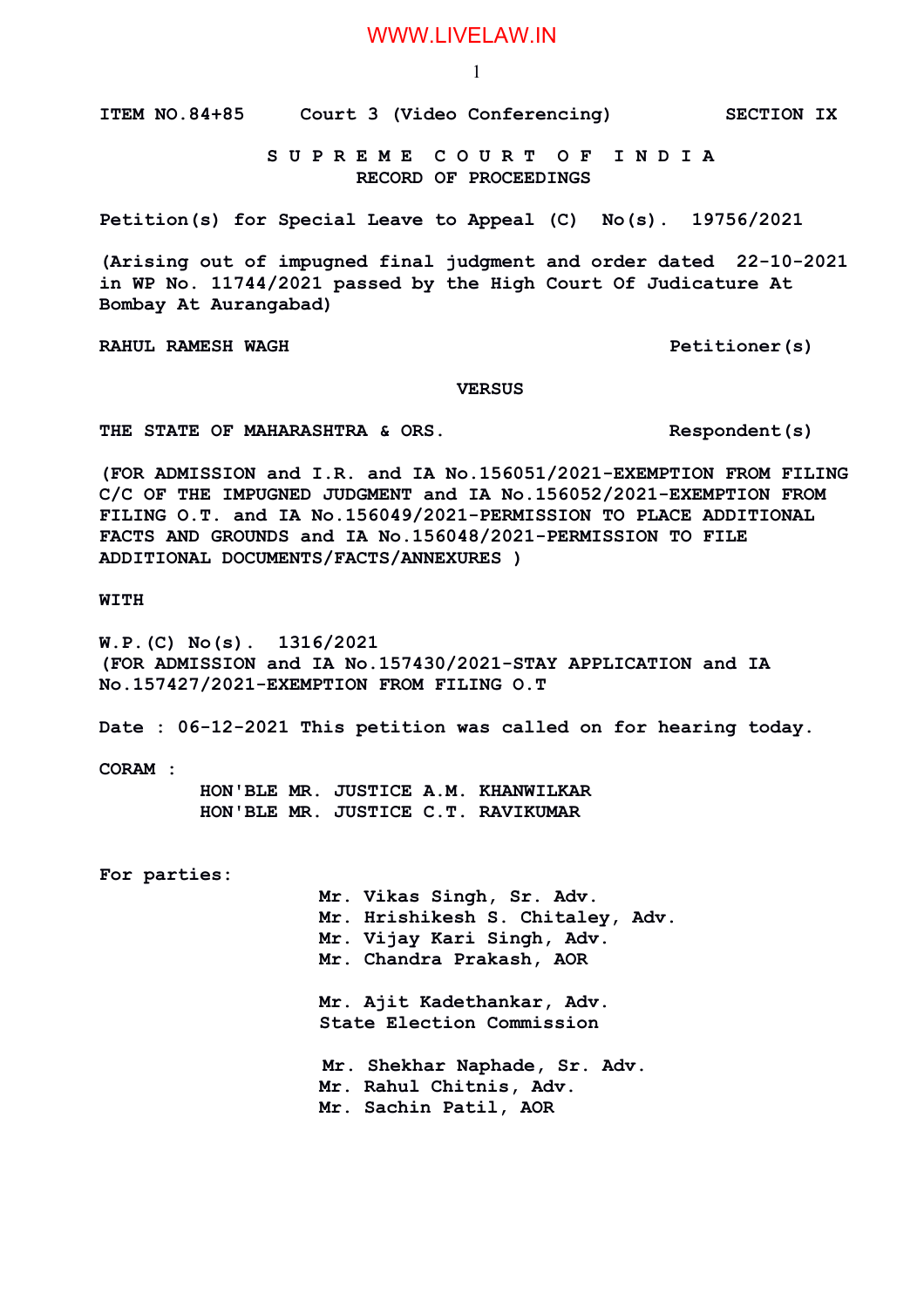2

 **UPON hearing the counsel the Court made the following O R D E R**

**Heard learned counsel for the parties.**

**The writ petition essentially assails the provisions inserted / amended vide Maharashtra Ordinance No. 3/2021 permitting reservation for the category of backward class of citizens upto 27% uniformly throughout the State in the concerned local bodies. That issue had received attention of this Court in Vikas Kishanrao Gawali vs. State of Maharashtra & Ors., (2021) 6 SCC 73 wherein this Court noted triple test to be followed before provisioning such reservation for OBC category.**

**In paragraph 13 of the said decision, three steps have been noted thus:**

**"13....(1) to set up a dedicated Commission to conduct contemporaneous rigorous empirical inquiry into the nature and implications of the backwardness qua local bodies, within the State; (2) to specify the proportion of reservation required to be provisioned local body-wise in light of recommendations of the Commission, so as not to fall foul of overbreadth; and (3) in any case such reservation shall not exceed aggregate of 50 per cent of the total seats reserved in favour of SCs/STs/OBCs taken together. In a given local body, the space for providing such reservation in favour of OBCs may be available at the time of issuing election programme (notifications). However, that could be notified only upon fulfilling the aforementioned**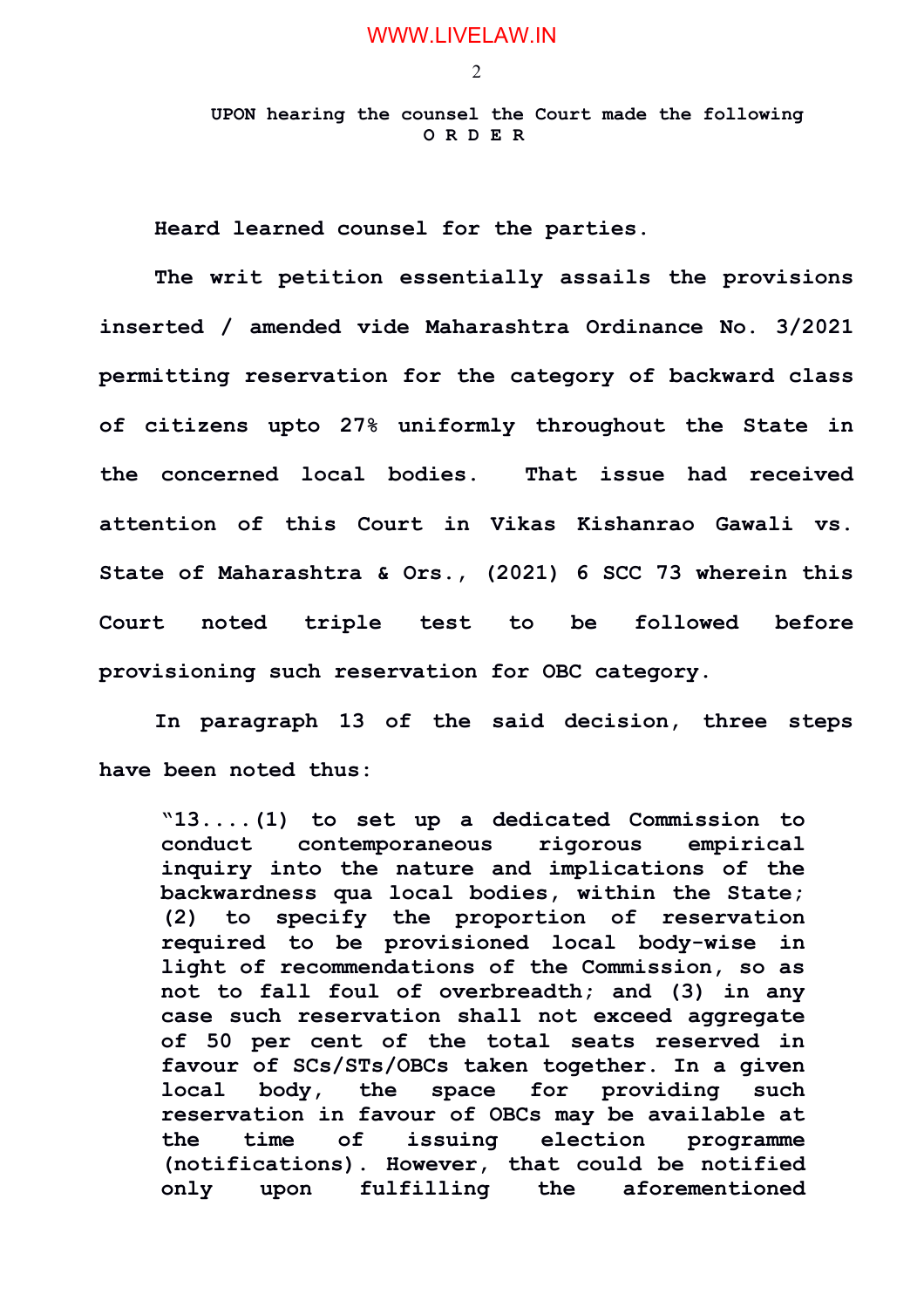3

**preconditions. Admittedly, the first step of establishing dedicated Commission to undertake rigorous empirical inquiry itself remains a mirage. To put it differently, it will not be open to the respondents to justify the reservation for OBCs without fulfilling the triple test, referred to above."**

**This, in fact, was reiteration of the exposition of the Constitution Bench on the issue of quantum of reservation to be provided for OBCs. In the conclusion, in paragraph 82 of the Constitution Bench judgment in K. Krishna Murthy (Dr.) & Ors. vs. Union of India & Anr., (2010) 7 SCC 202, the Court observed thus:**

> **"82.....(iii) We are not in a position to examine the claims about overbreadth in the quantum of reservations provided for OBCs under the impugned State legislations since there is no contemporaneous empirical data. The onus is on the executive to conduct a rigorous investigation into the patterns of backwardness that act as barriers to political participation which are indeed quite different from the patterns of disadvantages in the matter of access to education and employment. As we have considered and decided only the constitutional validity of Articles 243-D(6) and 243-T(6), it will be open to the petitioners or any aggrieved party to challenge any State legislation enacted in pursuance of the said constitutional provisions before the High Court. We are of the view that the identification of "backward classes" under Article 243-D(6) and Article 243-T(6) should be distinct from the identification of SEBCs for the purpose of Article 15(4) and that of backward**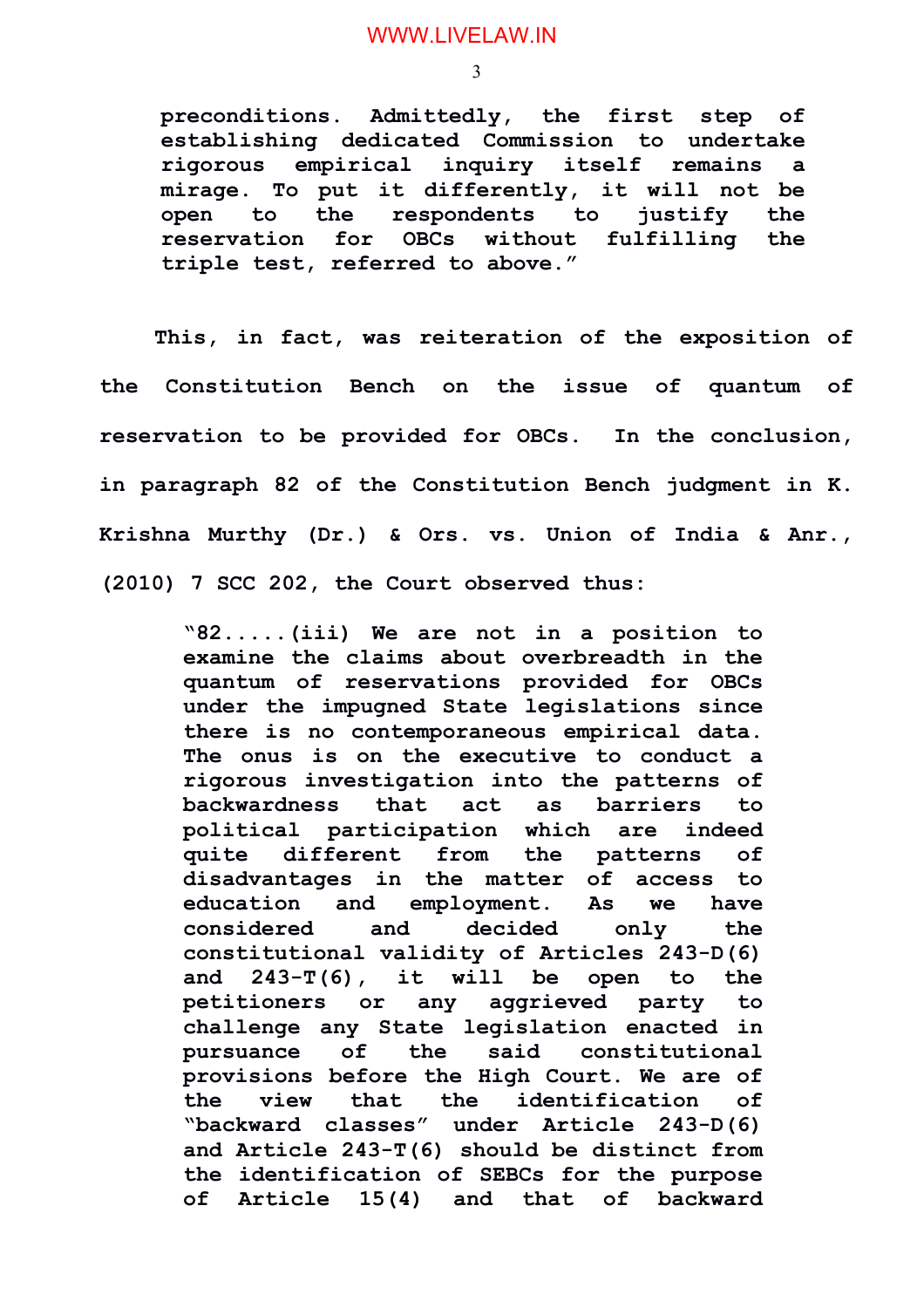4

**classes for the purpose of Article 16(4).."**

**To overcome the decision of this Court, the impugned Ordinance has been issued by the State Government and in compliance thereof, the State Election Commission has already notified the election programme for the concerned local bodies which includes reservation for OBC on lines specified in the provisions mentioned in the impugned Ordinance.**

**The argument of Mr. Shekhar Naphade, learned senior counsel appearing for the State is that the provision inserted vide impugned Ordinance is in conformity with the decision of this Court. It is for providing reservation to category of backward class citizens upto 27% only. We are not impressed by this argument.** 

**Without setting up the Commission and collating contemporaneous empirical data to ascertain the extent of reservation required to be provided local body-wise, it is not open for the State Election Commission to provide reservation for OBC category despite the statutory provision in that regard. That is only an enabling provision, but to be given effect to only on complying the triple test. The first step of collating empirical data has not been completed so far. As a matter of fact,**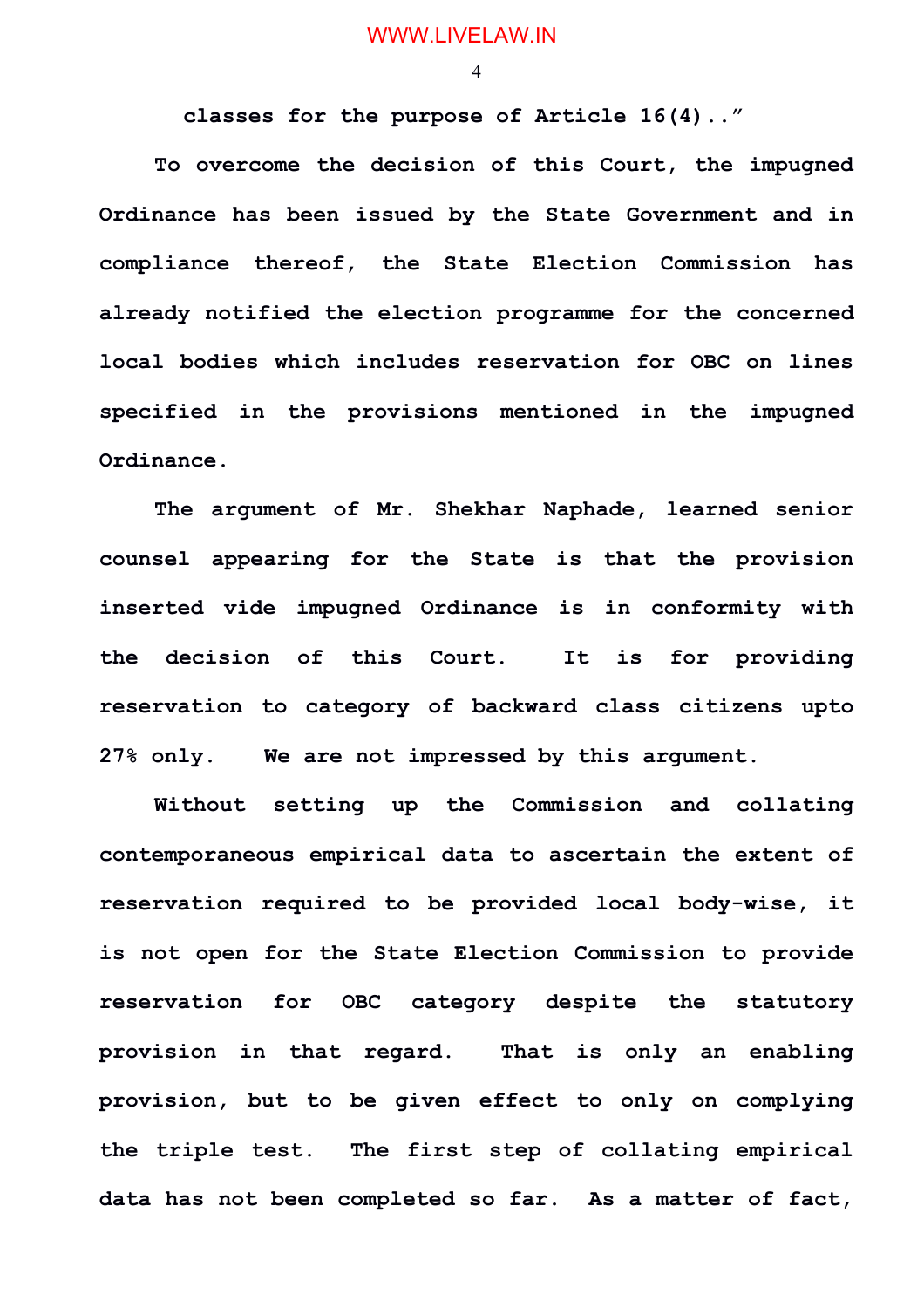5

**the State Government has constituted a Commission vide Notification dated 29.06.2021, as can be discerned from Annexure P3 of the Writ Petition (C) No. 1316/2021. However, without waiting for its report and opinion, the State Government hastened the process by issuing Ordinance which clearly impinges upon the legal position expounded by the Constitution Bench of this Court and restated in subsequent 3 Judges decision in Vikas Kishanrao Gawali (supra).**

**As a result, the State Election Commission shall desist from proceeding with the Election Programme already notified in respect of reserved seats for "OBC category only", in the concerned local bodies.**

 **The Election Programme in respect of all the local bodies across the State in respect of reserved seats for category Other Backward Class, shall remain stayed until further orders.**

**Rest of the Election Programme(s) can proceed for other reserved seats (viz., other than OBC), including general seats. The State Election Commission shall desist from notifying reserved seats for OBC category even in case of future elections to any local bodies either mid-term or general elections, as the case may be,**